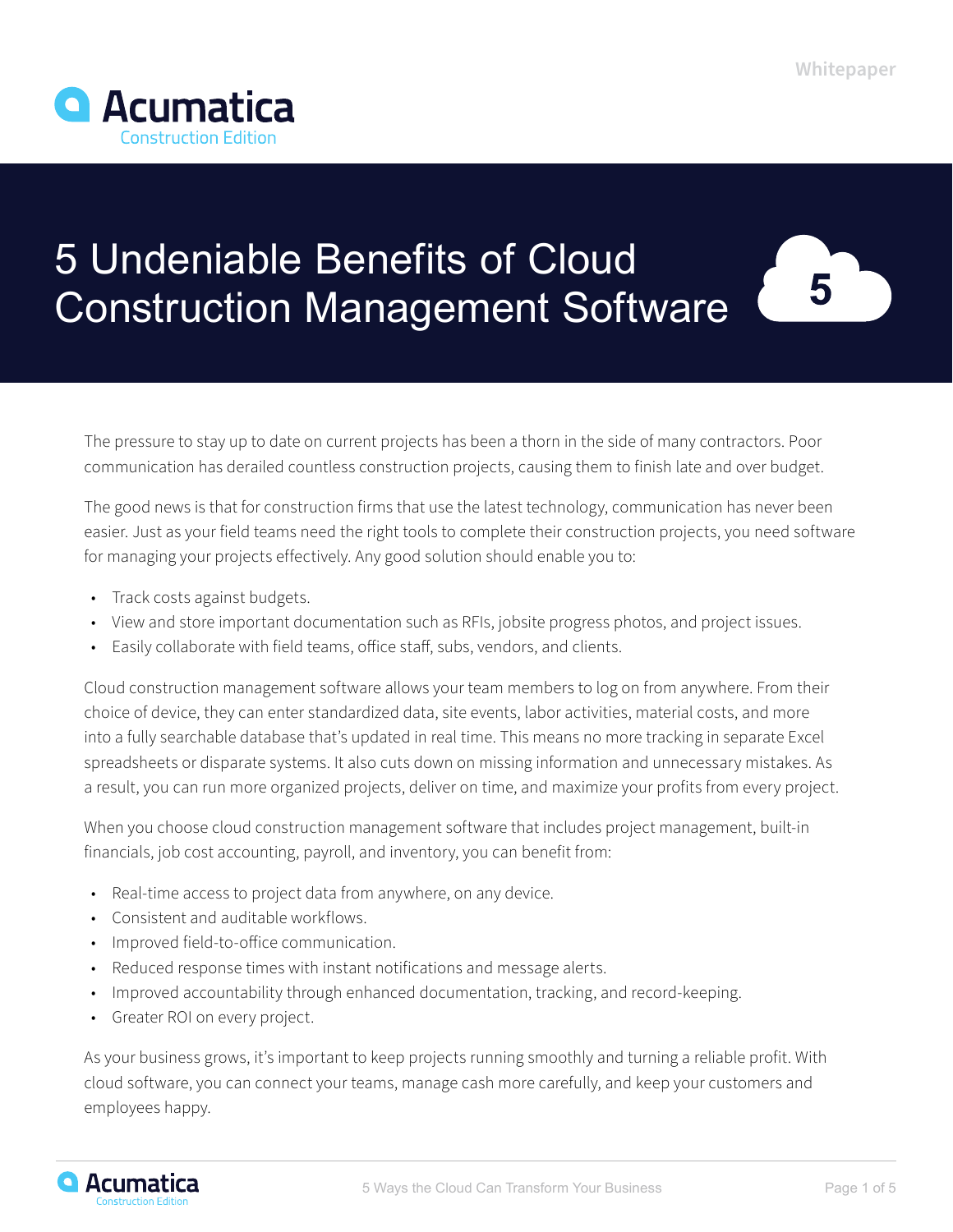*Here are five undeniable benefits of using cloud project management software coupled with cloud construction management software.*

# #1 Track Projects in Real Time

Imagine a solution that handles project management, accounting, payroll, and inventory on one platform. With one unified software solution, project managers can easily track costs compared to budgets, view and store important documentation (such as RFIs, daily field reports and change orders), and collaborate with other users (such as field techs, office staff, and clients).

When you connect your accounting and project management teams on one platform, they can track all aspects of a project. They gain real-time views of active and completed tasks, time by employee, and project profitability. Everyone can drill down to see budget versus actual, change orders, subcontractor commitments, compliance issues, payroll details, and more.

*Modern cloud software connects the field and office designed to exchange data in one cohesive software solution.*

## #2 Eliminate Costly Delays

Cloud construction management software can streamline the exchange of information between your teams in the office and out on job sites. When someone uses a mobile app to make changes to items such as RFIs, project issues, or timecards, the system will automatically update and sync this data in the accounting application. When your entire workforce has access to the same information at the same time, you can be sure that important issues will be addressed immediately—before they cause costly delays.

A project manager in the field can submit an expense report from their mobile device while on-site. The expense report will go directly into the cloud software where a manager will look at it, approve it, and turn it into an accounts payable invoice. You can even specify a person who might need to see that expense. This cuts down on administrative overhead and helps you avoid the frustration of another manual process. With modern cloud software, you eliminate steps because there's no need to re-enter data into other software. And because job costs are instantly visible, everyone has access to the same information at the same time.

With cloud software, teams are connected so everyone is working from the same set of information. Think of it as a single source of truth.

*Cloud construction management software gives field staff and office workers the tools they need to communicate properly. Your operations and accounting staff will be able to make sure that both groups have the information they need to make smart decisions.*

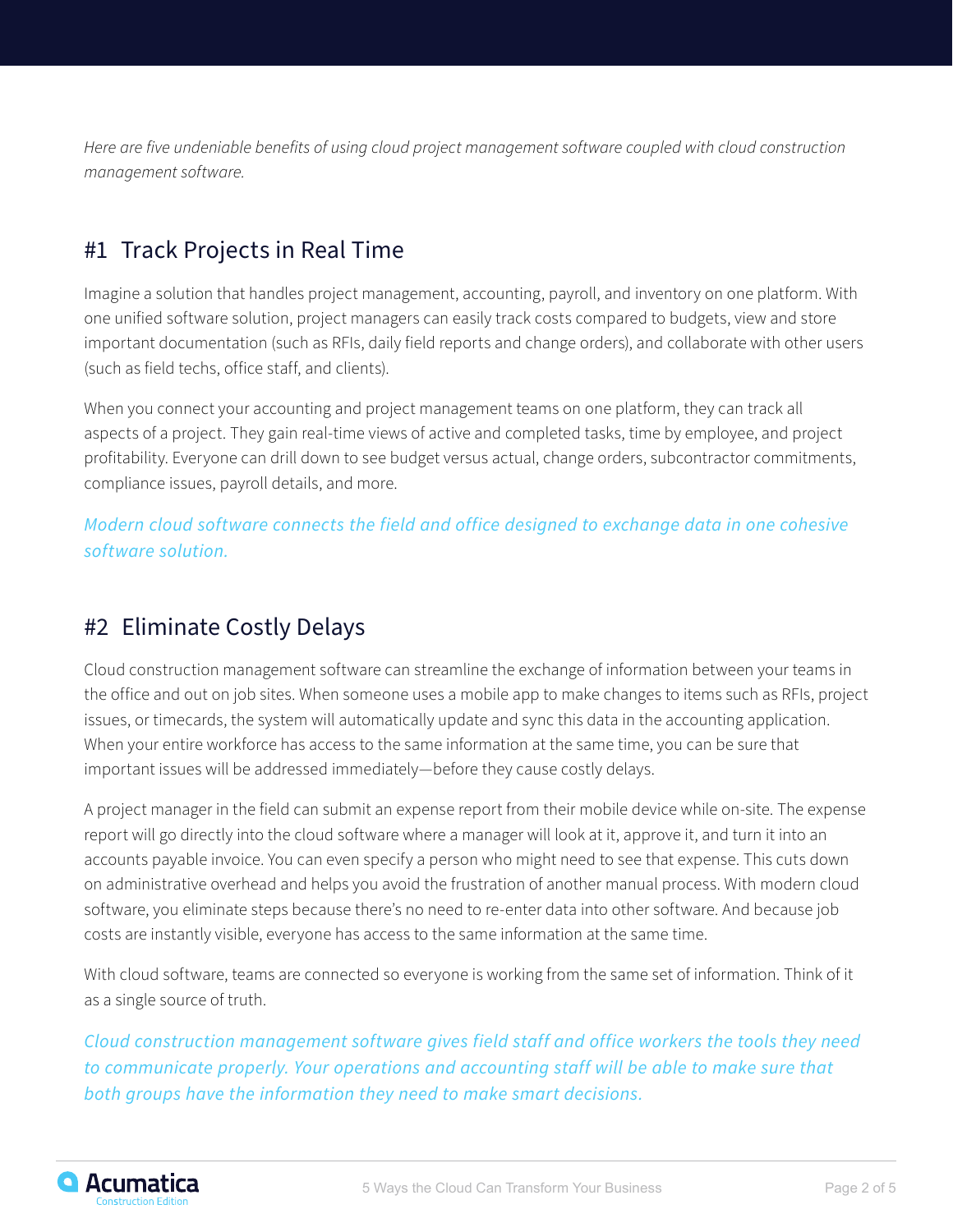#### #3 Automate Workflows to Increase Collaboration

One roadblock to seamless communication between project teams is the complex, manual workflow between stakeholders. Traditionally, if a subcontractor has a question, they will approach the contractor, who will then submit an RFI to the architect, who will request clarification from a consultant. The answer will follow the reverse route back to the subcontractor, resulting in delays and outdated information.

Cloud construction management software provides workflows that increase collaboration across the entire business. It enables you to:

- Replace multiple steps and eliminate duplicate data entry by automating tasks and processes.
- Ensure that action items will be addressed, and project data will remain current by using intuitive dashboards and alerts.
- Perform accurate, real-time analysis of current projects and intelligent forecasting of future ones by using powerful business intelligence tools.



With workflows, teams can streamline and automate repeatable tasks, increasing overall efficiency and minimizing opportunities for errors. Managers can make faster, smarter decisions. Employees can collaborate in a more productive and agile way.

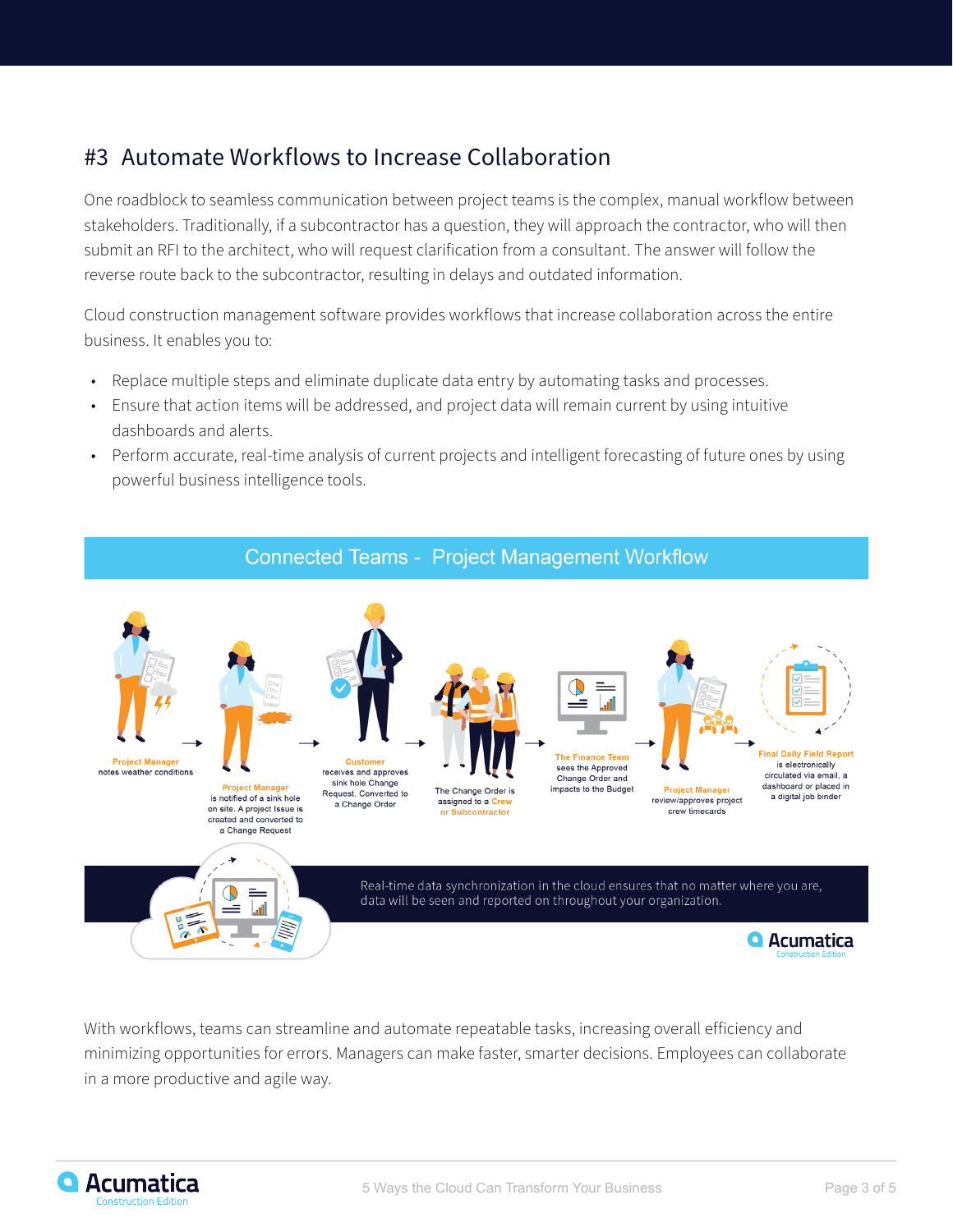#### #4 Streamline and Enhance Communication

We all know what it's like to get dozens of emails on an hourly basis. Being able to communicate effectively and turn these emails into actionable tasks is paramount to your firm's success. The key to greater project control is to be able to cut through email clutter, so that you can manage projects by exception and identify issues before they escalate. When your office staff can see issues as soon as they arise in the field, projects can move along efficiently. Project alerts can keep team members informed of what they need to do next, minimize downtime, and eliminate unnecessary costs and delays.

Cloud construction management software can also help you turn email into a communication vehicle. You can eliminate multiple processes to update project activities with a simple, easy-to-use Outlook Add-In.

Users can also centralize storage for drawings, photos, change orders, and any other important documentation that impacts a contract and informs the audit trail. Additional tracking capabilities include a job-specific dashboard and a program dashboard that offers insights into all open projects.

"I am really glad we made the decision to go to Acumatica's cloud-based construction and accounting software because our teams are doing purchase orders, change orders, and everything remotely. Project Managers can get into the system to see what is going on with their projects. Cloud software is the way to go because it is so easy. You just log in and it's nothing different than if you were just sitting in your office."

*John Dawne Meijer, Controller, Pin Oak Corpus Christi*

Cloud construction management software can also proactively alert your team of any issues and enable effective collaboration. When everyone has access to the same information at the same time, they can prevent delays and address important issues immediately.

## #5 Log On Anytime, from Anywhere

Finally, there's something for the field: mobile access. Connecting the field to the office is a must. Cloud technology and mobile applications make it possible. They enable your team to document and update project data from anywhere in the field. For project team members, the ability to stay connected to stakeholders while on a jobsite can shave hours off the work schedule. And by not having to chase down contracts, insurance documents, RFls, change orders, and the most current project plans, employees can keep projects moving forward while working in the field.